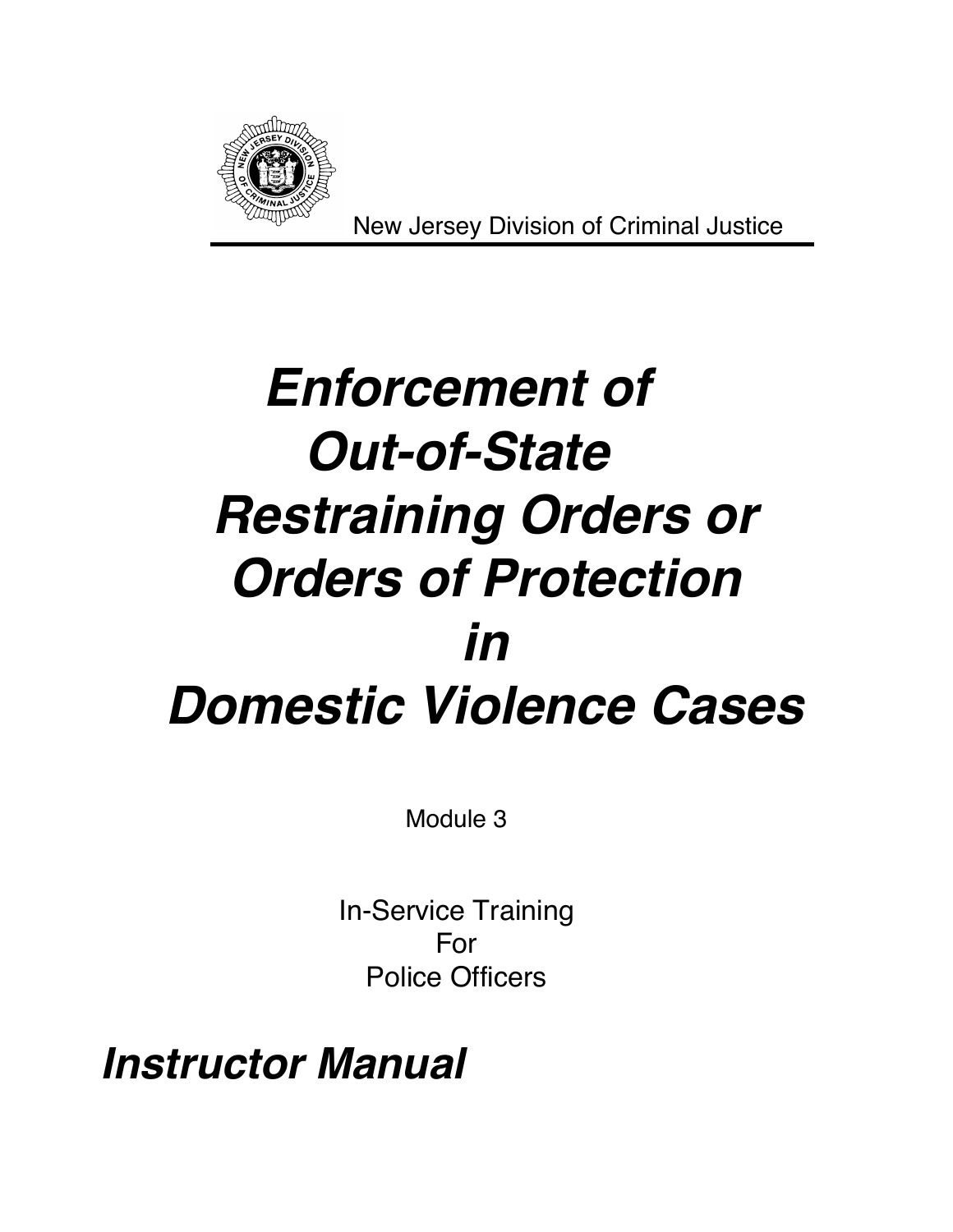# **Note**

This training module is for law enforcement use only. It is intended to serve as a summary of legal concepts. It does not constitute the creation of a prescribed legal standard. It should not be construed as evidential in any criminal or civil proceedings.

As with all training material that is date sensitive, the instructor should ensure that the most current training material is being used.

The New Jersey Division of Criminal Justice has prepared the following domestic violence training programs, with:

- ® *Dynamics of Domestic Violence*, Module 1, both instructor and student manuals
- ® *Legal Aspects of Domestic Violence*, Module 2, both instructor and student manuals
- ® *Enforcement of Out-of-State Restraining Orders or Orders of Protection in Domestic Violence Cases*, Module 3, both instructor and student manuals
- ® *Interviewing Techniques in Domestic Violence Cases*, Module 4, both instructor and student manuals
- ® *Handling a Domestic Violence Call, In-Service Training for Police Dispatchers,* both instructor and student manuals
- ® Training Guide for Completing the Victim Notification Form
- Training Guide for Completing the Domestic Violence Complaint and Application for a Temporary Restraining Order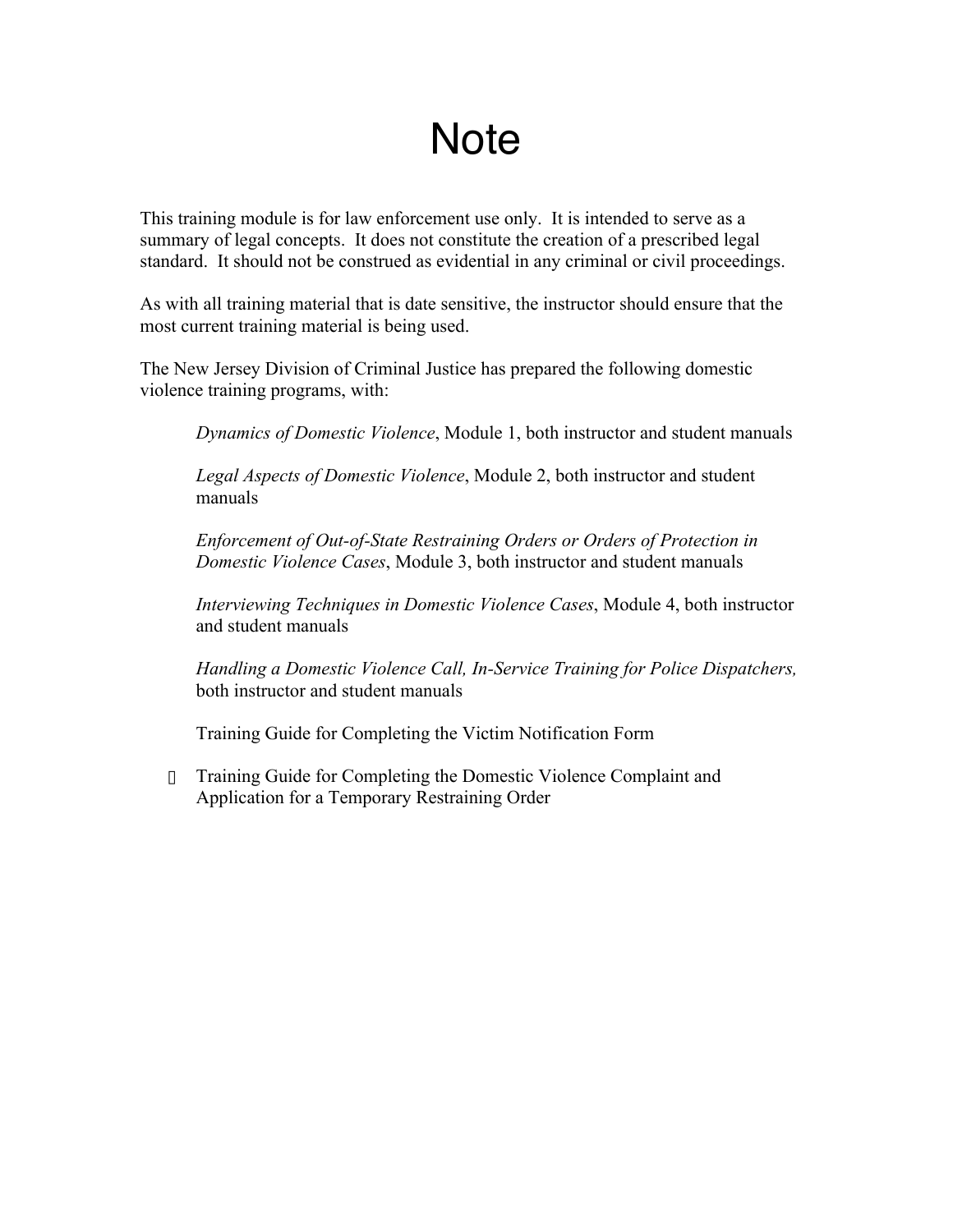# **Table of Contents**

Introduction Federal Law Review of New Jersey Domestic Violence Procedure A Close Look at Definitions Procedures for Responding Officers How to Tell if a Court Order is Facially Valid? What If the victim does not have a copy of the restraining order or the apparent defects on the order make the validity of the order questionable? Non-emergent situations Mutual Orders of Protection Violations of Federal Law Immunity from Civil Liability

Summary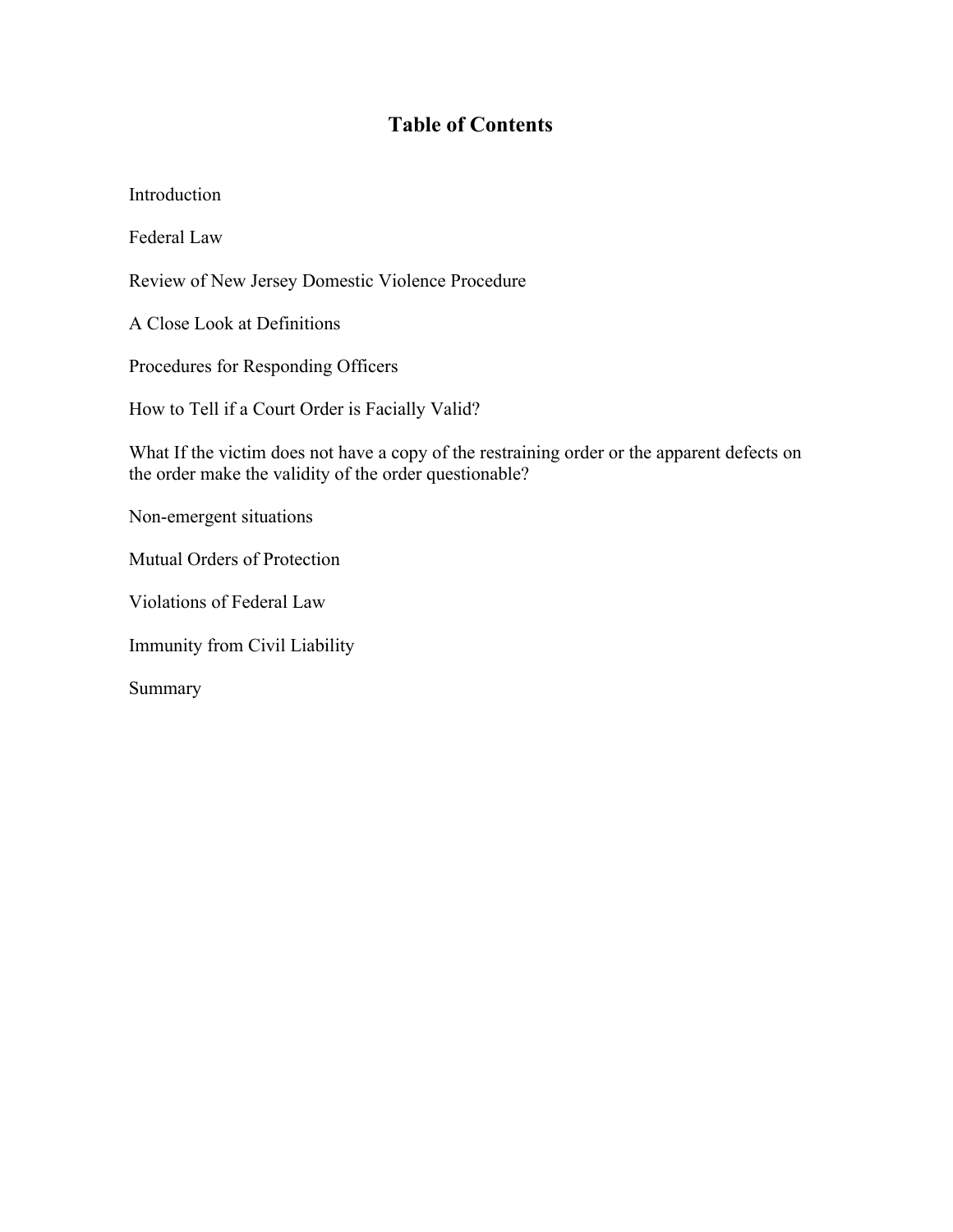# **Enforcement of Out-of-State Restraining Orders or Orders of Protection in Domestic Violence Cases**<sup>i</sup>

# **Introduction**

Domestic violence crosses state boundaries. Victims may leave the states where they had resided and where they had obtained restraining orders to protect themselves against further attacks by their batterers. Women<sup>ii</sup> who leave their batterers are at a 75 percent greater risk of being killed by batterers than those who stay.<sup>iii</sup> One report states that "most battered women move to another state to escape their batterer and hide from him."<sup>iv</sup>

The majority of the states do not provide the fleeing victims of domestic violence with protection pursuant to the restraining orders they had obtained in their home states. Most states refused to grant full faith and credit to out of state orders. "This was a serious breach in the protection afforded victims of domestic violence. Without full faith and credit statutes, a state only has the power to protect victims of domestic violence within its boundaries, limiting the protection afforded to victims if they are forced to move or flee to another state."<sup>v</sup>

Recognizing that domestic violence is a national problem that transcends state lines, the federal government in 1994 enacted the Violence Against Women Act (VAWA) to afford full faith and credit to protection orders issued in sister states.<sup>vi</sup>

# I. **Federal Law**

The federal law provides that a protective order of one state or Indian tribe is to be accorded full faith and credit by the court of another state and the order is to be enforced as if it were the order of the enforcing state. A protective order is to be accorded full faith and credit if the

- the court had jurisdiction over the parties and the matter under the law of such state, and
- reasonable notice and opportunity to be heard was given to the person against whom the order was sought sufficient to protect that person's right of due process.
- In the case of *ex parte* orders, notice and opportunity to be heard must be provided within the time required by state law, and in any event within a reasonable time after the order is issued sufficient to protect the respondent's due process rights. 7

This training program discusses in detail the Attorney General's *Guidelines for the Enforcement of Out-of-State Restraining Orders or Orders of Protection in Domestic Violence Cases.*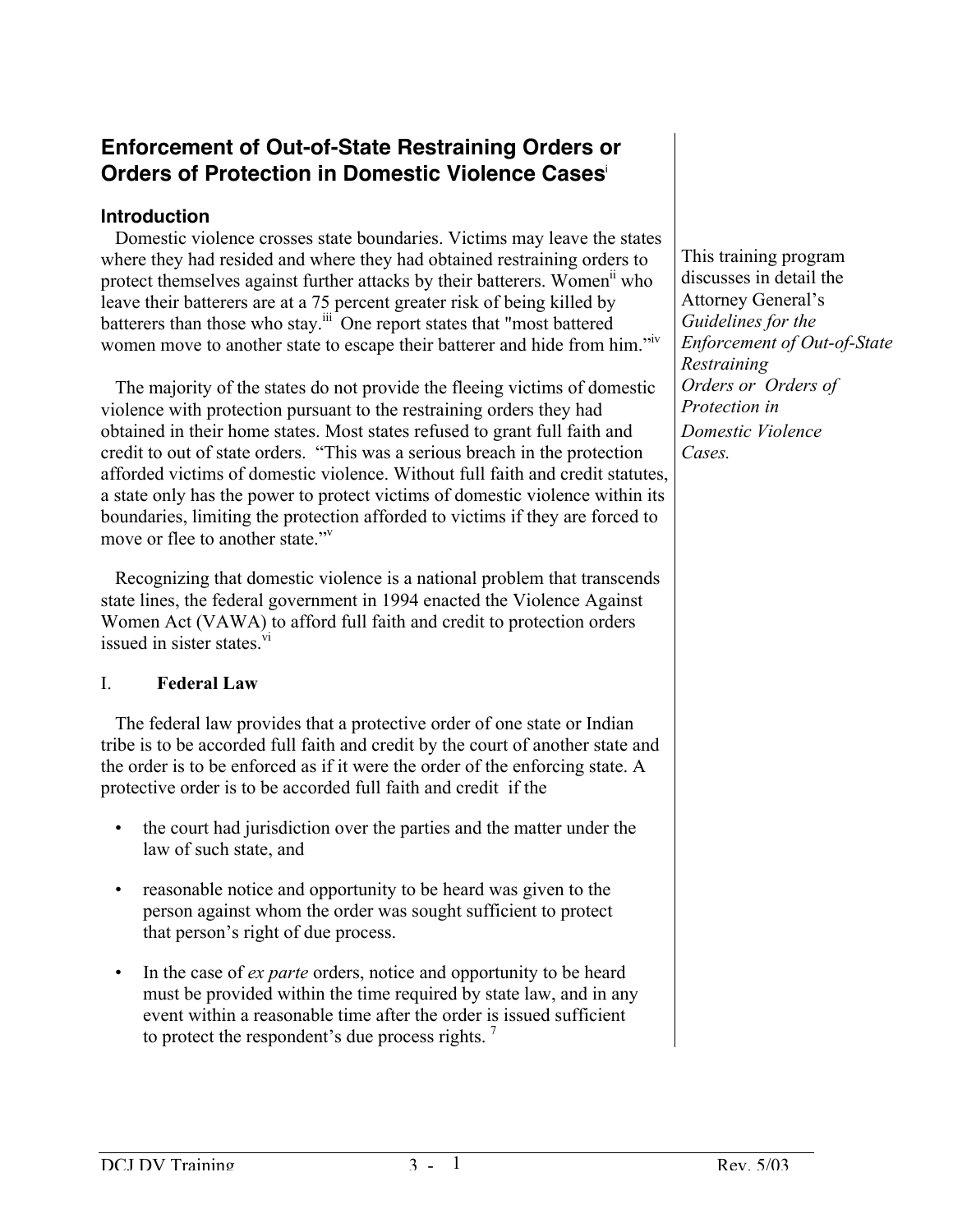A. **Due process requirements.** There is no uniformity among the states regarding the procedure for notification that the due process requirement in the federal law have been meet. Two examples of accomplishing this are:

 The Pennsylvania Battered Women's Justice Project recommends that a "Certification of Protection/Restraining Order" be attached to all orders of protection. New York, on the other hand, has printed on its forms a statement that the due process requirements had been met and that the order must be honored and enforced by other states.<sup>8</sup> The New Jersey restraining order also states that the order meets the criteria of the federal law for enforcement outside of New Jersey.

B. **No registration required**. The federal law does not require the victim register the out-of-state restraining order in the state where she currently resides in order to have the protections of that order. "Women who possess a valid order of protection need to be protected whether or not their order is registered or filed with the court<sup> $,9$ </sup>

Victims may not be aware of state laws or procedures regarding enforcement of out-of-state orders. Many people believe that laws are the same regardless of what state a person is in. Victims of abuse may be more concerned with their safety than with legal procedures.

If registration were required, a victim could be "unprotected and vulnerable from the time they enter a new state until the time they become aware of and satisfy registration requirements."<sup>10</sup>

- C. The out-of-state court order is to be enforced even if:
	- the victim would not be eligible for a restraining order or an order of protection in this state, or
	- If the out-of-state order grants the named applicant more relief than the person would have received under New Jersey law.

# *Points to Emphasize:*

- The federal law does not require registration of an out-of-state court order for the victim to receive protection under that order.
- Under the federal Violence Against Women Act, a facially valid out-ofstate court order is to be enforced even if the holder of that order would not be eligible for protection under State law.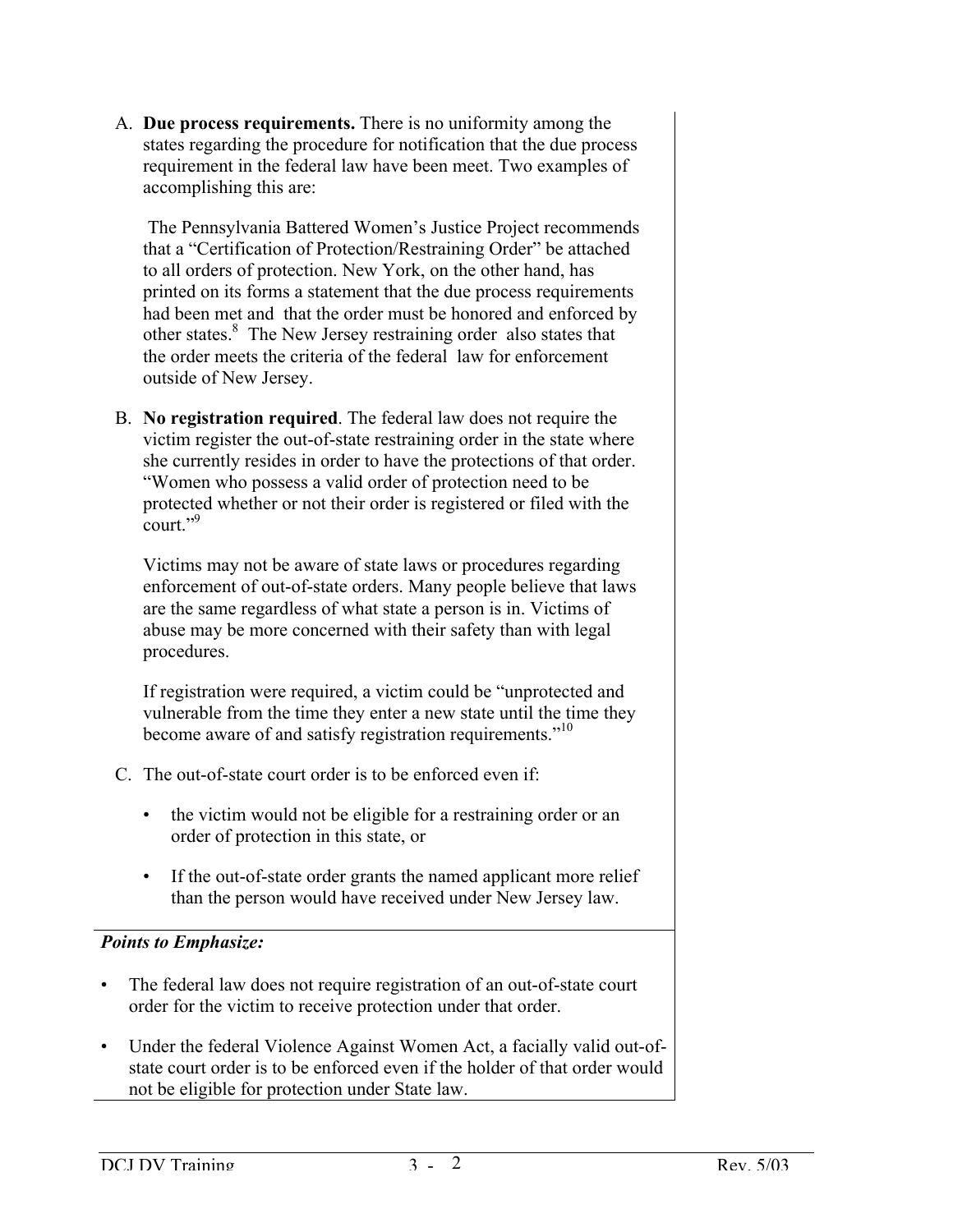#### II. **Review of New Jersey Domestic Violence Procedure**

Let's examine these two provisions. In New Jersey, law enforcement officers will not have many of the problems law enforcement officers will face in other states. The New Jersey definition of a victim of domestic violence is more extensive than that of many states. Under New Jersey law, a person may be considered a victim of domestic violence as follows:

- A. **Victim of domestic violence** means a person protected under the domestic violence act and includes any person
	- who is 18 years of age or older, or
	- who is an emancipated minor, and

who has been subjected to domestic violence by a

- $\checkmark$  spouse
- $\checkmark$  former spouse
- $\checkmark$  any other person who is a present or former household member, or
- $\checkmark$  any person with whom the victim has had a dating relationship, or
- $\checkmark$  any person whom the victim anticipates having a child in common because the victim or abuser is pregnant

or

- anyone who, regardless of age, has been subjected to domestic violence by a person:
	- $\checkmark$  with whom the victim has a child in common, or
	- $\checkmark$  with whom the victim anticipates having a child in common, because the victim or abuser is pregnant

or

• anyone who, regardless of age, has been subjected to domestic violence by a person with whom the victim has had a dating relationship.

*N.J.S.A.* 2C:25-19

For more detailed information, see *Legal Aspects of Domestic Violence,* Module 2 In-Service Training for Police Officers, Division of Criminal **Justice**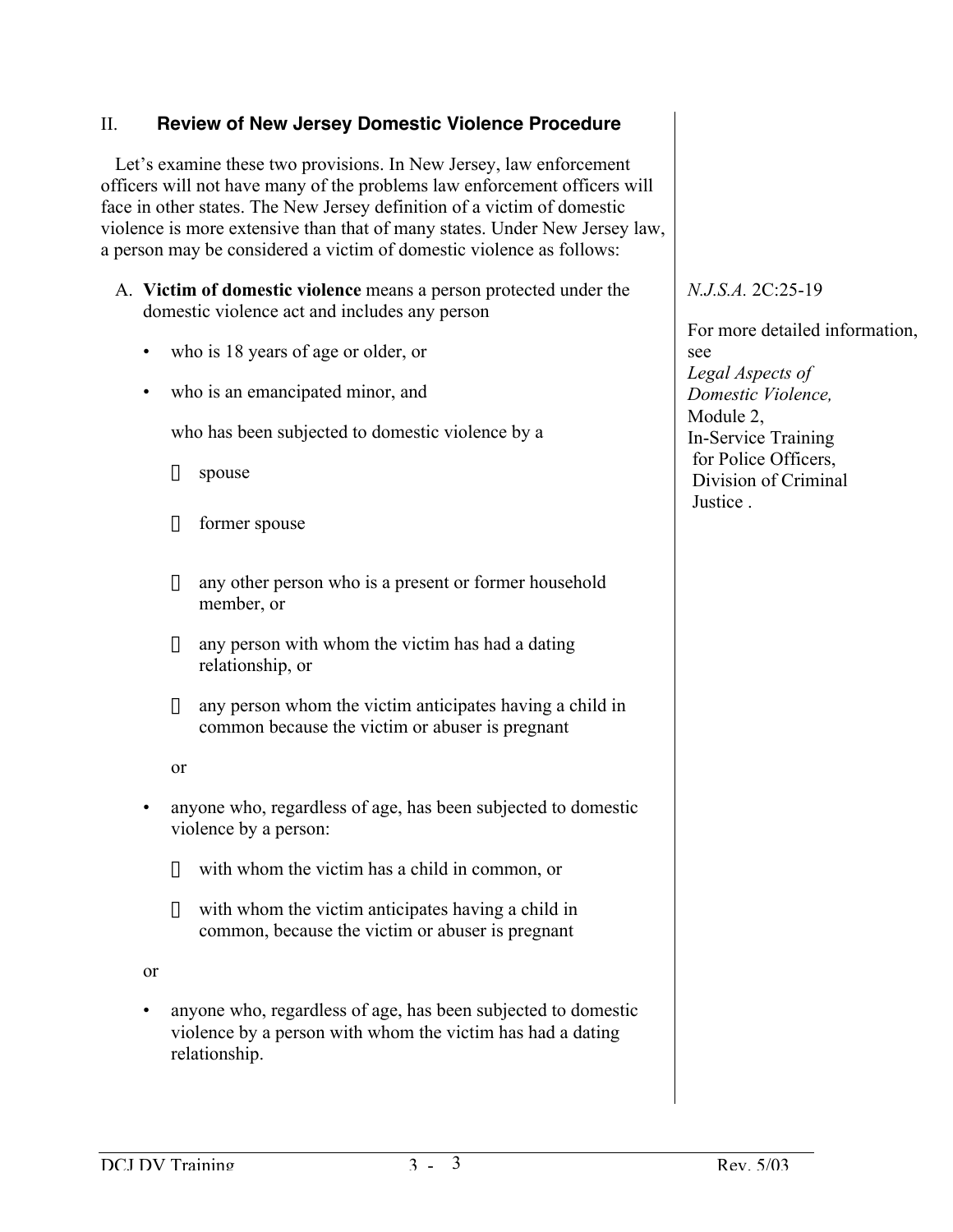B. If a person who qualifies as a victim of domestic violence in New Jersey had obtained a final restraining order, that order would have to be enforced in any other state. For example, New Jersey has a dating relationship classification; many states do not. If the person had obtained the court order because of the dating relationship and the person was in another state that did not have a dating relationship provision, that state would be required to honor the New Jersey restraining order and enforce the provisions of that order just as if that state had issued the order.

This federal law should not create many difficulties for law enforcement officers. If a victim of domestic violence has what appears to be a valid restraining order, the officer should enforce the terms of the order. The officer need not know the laws of the state which issued the restraining order.

In many cases, when law enforcement officers in this State will get involved with an out-of-state restraining order, there will be a need for immediate action by police to protect the victim. In nonemergent situations, it will be up the courts to determine if an outof-state victim of domestic violence should be entitled to relief.

# **Points to Emphasize:**

- The definition of a victim of domestic violence in New Jersey is more extensive than that of other states. Not many, if any, out-of-state orders would have a broader classification of domestic violence victim.
- Law enforcement officers do not have to know the laws of the state issuing the domestic violence order. If the order appears to be facially valid, the officers should enforce it.

# III. **A Close Look at Definitions**

- A. **Out-of-state orders.** Domestic violence orders may be entitled
	- restraining order
	- orders of protection
	- abuse prevention order
	- Stay away orders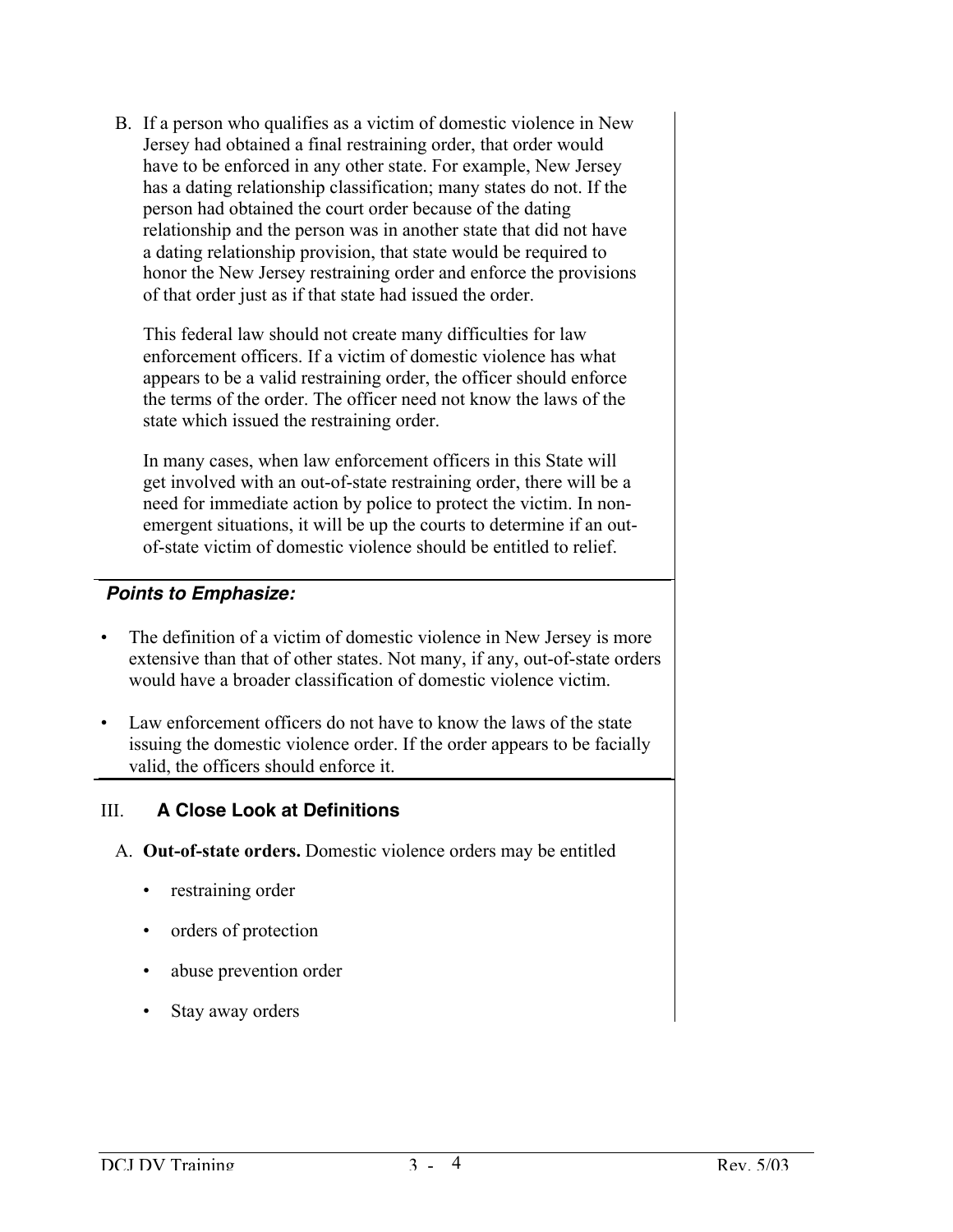Not only may the names of the forms be different from state to state, the layout of the forms will be different. Each state will have its own peculiar format of the forms. In some states, the court order may be one or two pages. In New Jersey, it is four pages.

Another important factor that law enforcement officers must be familiar with is the duration of the court order. In New Jersey a final restraining order has no expiration date. This means that the order is valid until the order is vacated or modified by a court. In Pennsylvania, a final order is valid only for one year; in New York, a final restraining order is valid for five years.

When an officer is confronted with a domestic violence order from another state, the officer must carefully examine the order to determine whether the order remains valid

#### B. **Mutual Order of Protection.**

A mutual order of protection is a single court order entered against both parties listed on the order. This single court order would require both parties to abide by certain conditions of the order.

Under the federal law, mutual orders of protection are discouraged. In New Jersey these orders are prohibited by law. A law enforcement officer will rarely encounter a mutual order of protection.

In some cases, both parties will have restraining orders against each other. Officers must keep in mind that a restraining order only directs the defendant to refrain from certain conduct; it does not direct the applicant to refrain from any conduct. Consequently, in some cases the woman will obtain a no-contact order against her estranged husband and the man will obtain a nocontact order against his estranged wife. This is not a mutual order of protection.

#### C. **Emergency situations.**

This category includes incidents which require immediate action by the law enforcement officer to protect the victim against violent behavior, threats or violations of a no-contact order.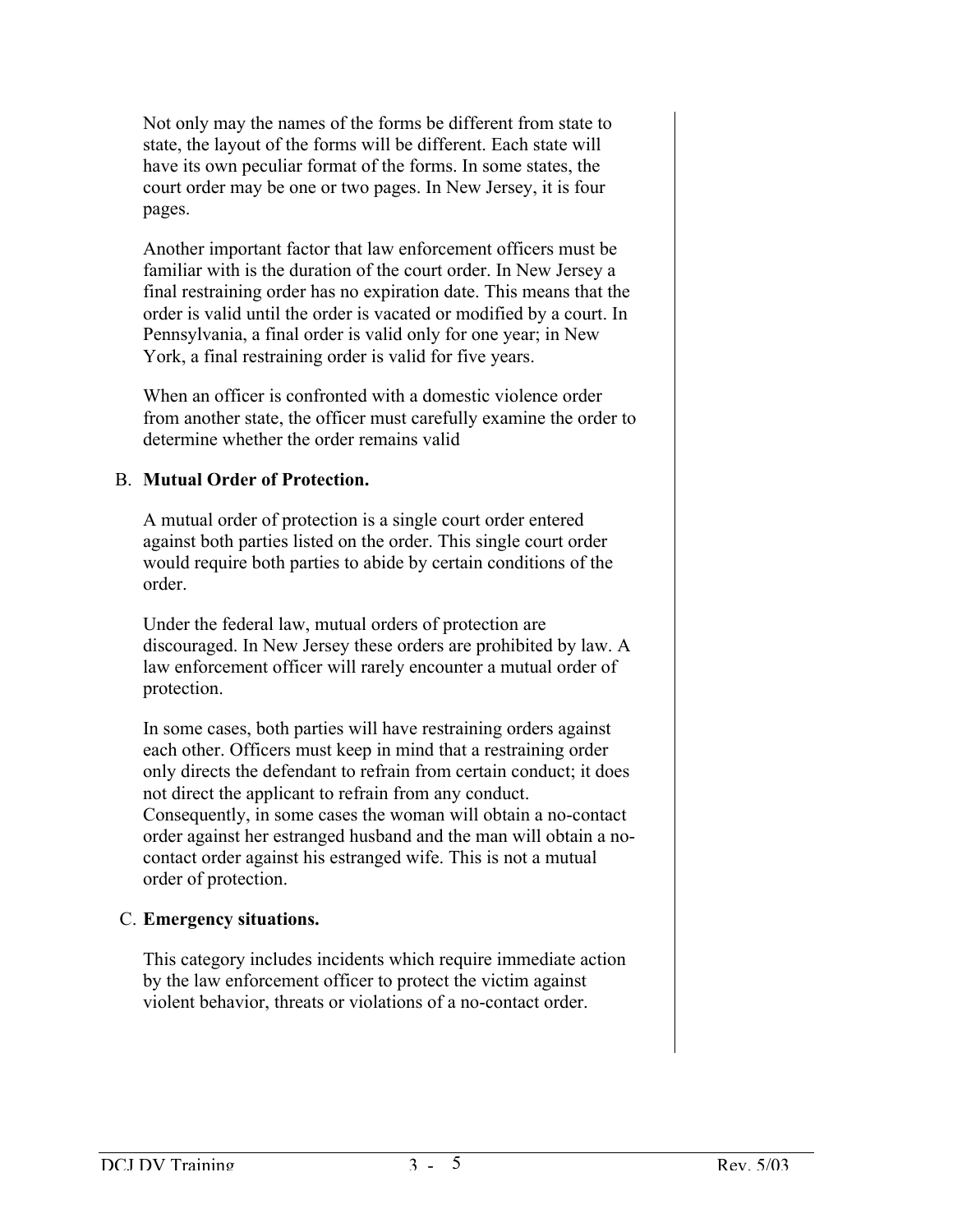#### D. **Non-emergency situations**.

This category includes incidents where there is a request for enforcement of such provisions as

- child support
- changes in visitation
- or any other modification or enforcement request that did not involve violent behavior, threats or a violation of a no-contact order.

# **Points to Emphasize:**

- Each state will have its own form of domestic violence order. The names may be different but the purpose is the same: to restrain the defendant from certain conduct.
- Officers must carefully examine an out-of-state court order to determine whether the order remains valid. Only New Jersey and Washington have lifetime orders.

# IV. **Procedures for Responding Officers**

#### A. **Emergency situations.**

The out-of-state restraining order or order of protection should be presumed valid by the responding officers.

The officers primary responsibility is to ensure the safety of the holder of the out-of-state order and, secondarily, to verify the validity of the order.

Law enforcement officers are expected to protect victims of criminal offenses, regardless whether the victim is a resident of New Jersey or any other state or country.

If the officers respond to a domestic violence call and determine that the actor had committed a criminal offense upon the victim, the officers should follow established police procedure in making an arrest.

For example, if the victim had been assaulted by the actor and the officers see signs of injury, the officers must arrest the actor for the assault pursuant to *N.J.S.A.* 2C:25-21a.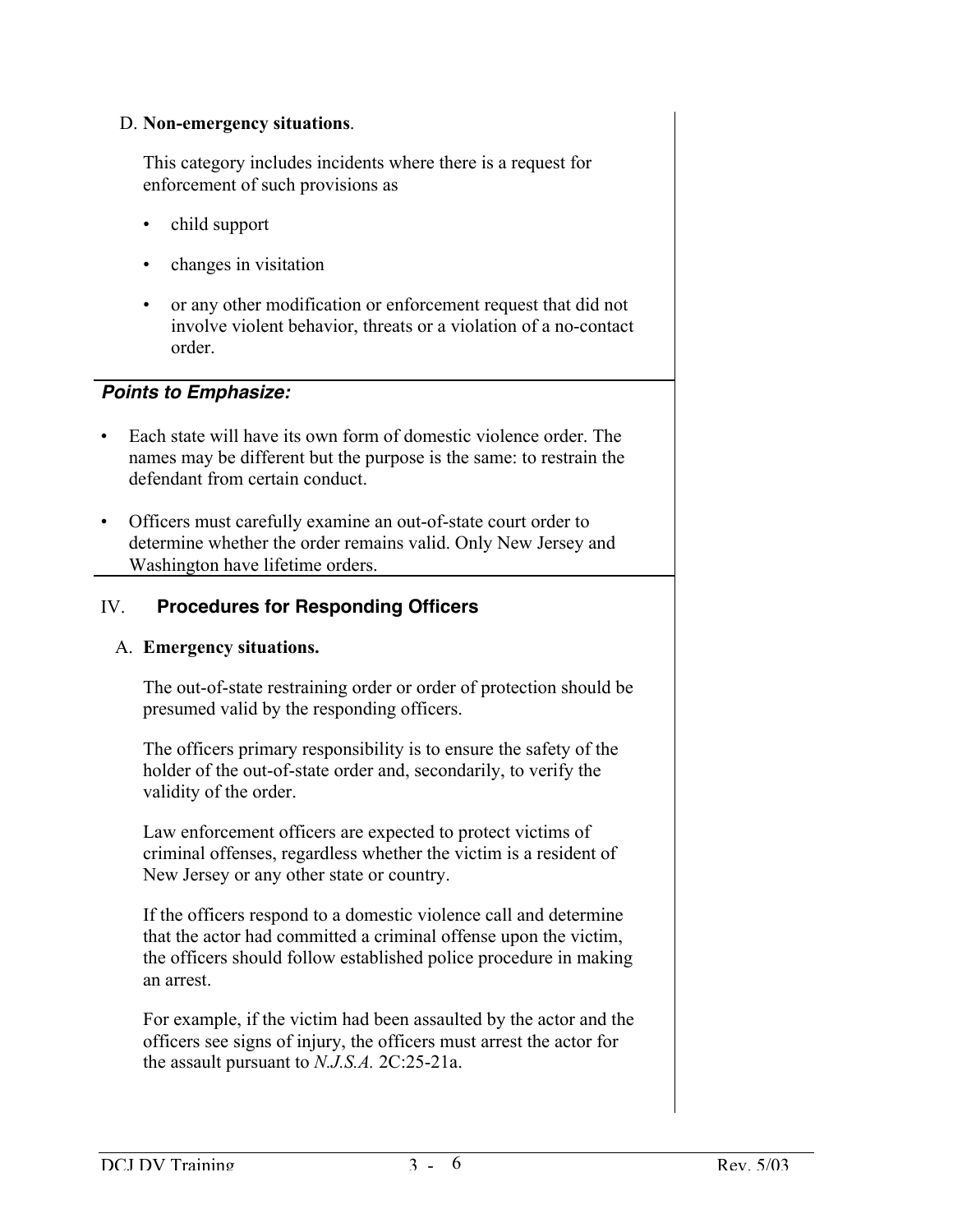In addition, if the victim showed the officers an order of protection from another state which barred the actor from having any contact with the victim, the officers should charge the actor with contempt, *N.J.S.A.* 2C:29-9a, if the officers determine that the court order appears valid on its face.

However, if no immediate criminal offense had been committed by the actor but the victim has an order of protection issued by another state, the officers should determine whether the court order appears valid on its face. If the order appears to be facially valid, the officers should arrest the actor on a charge of contempt, *N.J.S.A.* 2C:29-9a for violating the no-contact provision of the order.

# **Points to Emphasize:**

- An out-of-state restraining order or order of protection should be presumed valid by the responding officers.
- An officer's primary responsibility is to ensure the safety of a victim of domestic violence.
- All persons within this State are entitled to the protections of the State laws whether they are residents or travelers through the State.
- If officers responding to a domestic violence call conclude that a person has violated New Jersey law, the officers should arrest that person. If that person violated provisions of an out-of-state court order, the officers should also charge the actor with contempt.
- If no criminal offense was committed other than a violation of an outof-state court order, the officer should arrest the actor and charge that person with contempt for violating the no-contact order.

# V. **How to tell if a court order is facially valid?**

- A. An out-of-state order of protection should be considered valid if:
- The order contains the names of the correct parties, and
- the order has not expired
- the victim has informed the officers that the named defendant had appeared at the court hearing when the order was granted or had notice to appear in court but did not show up.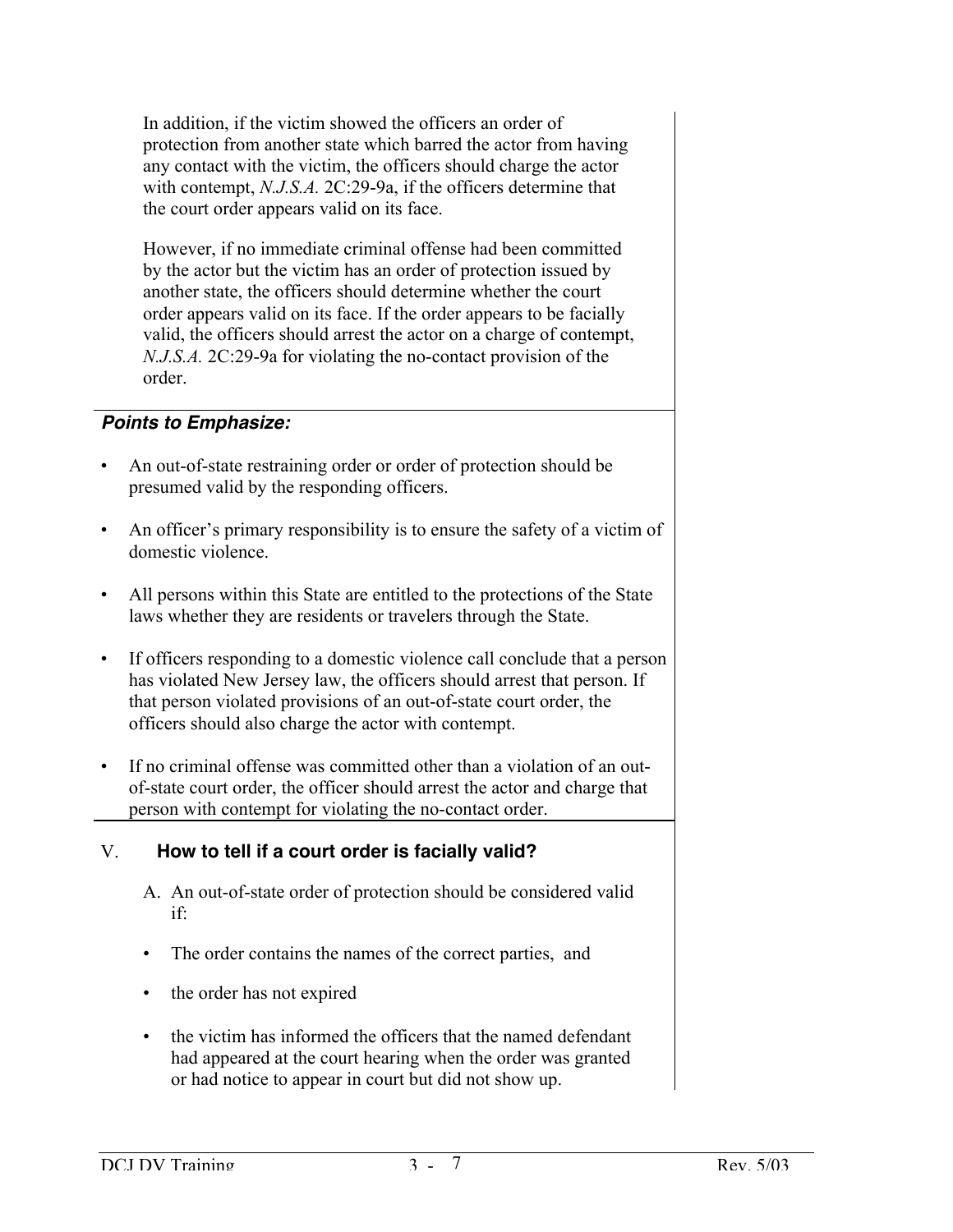B. Defects on the face of the order, such as boxes indicating service not checked, do not invalidate the enforcement of the order. In such cases, the officer should ask the victim about the apparent defect and should include this information in the officers incident report.

# **Points to Emphasize:**

- An out-of-state restraining order or order of protection should be considered valid:
	- $\checkmark$  the order contains the names of the correct parties
	- $\checkmark$  the order has not expired
	- $\angle$  the victim has informed the officers that the named defendant either appeared at the court hearing or had notice of it.
- Defects on the face of the order do not invalidate the order. Officers should ask the victim about the apparent defects.

# VI. **What If the Victim Does Not Have a Copy of the Restraining Order or the Apparent Defects on the Order Make the Validity of the Order Questionable?**

A. In some cases, a victim may inform the responding officers that she has a restraining order against the actor but will not be able to produce a copy of the order. In some cases, the out-of-state court order may have apparent defects which would cause a reasonable officer to question its authenticity.

Some states do not have central registries where domestic violence orders are recorded. Thus, it may be almost impossible for the officers to immediately determine whether a valid order exists. However, this does not mean that the officer is powerless to act or that the officer should ignore the victim's call.

B. If the parties meet the victim and defendant criteria of the New Jersey Domestic Violence Act, the officer should determine whether any of the mandatory arrest provisions contained in *N.J.S.A.* 2C:25-21a had occurred, such as:

New Jersey has a Domestic Violence Central Registry which allows law enforcement officers access to information about domestic violence cases within the State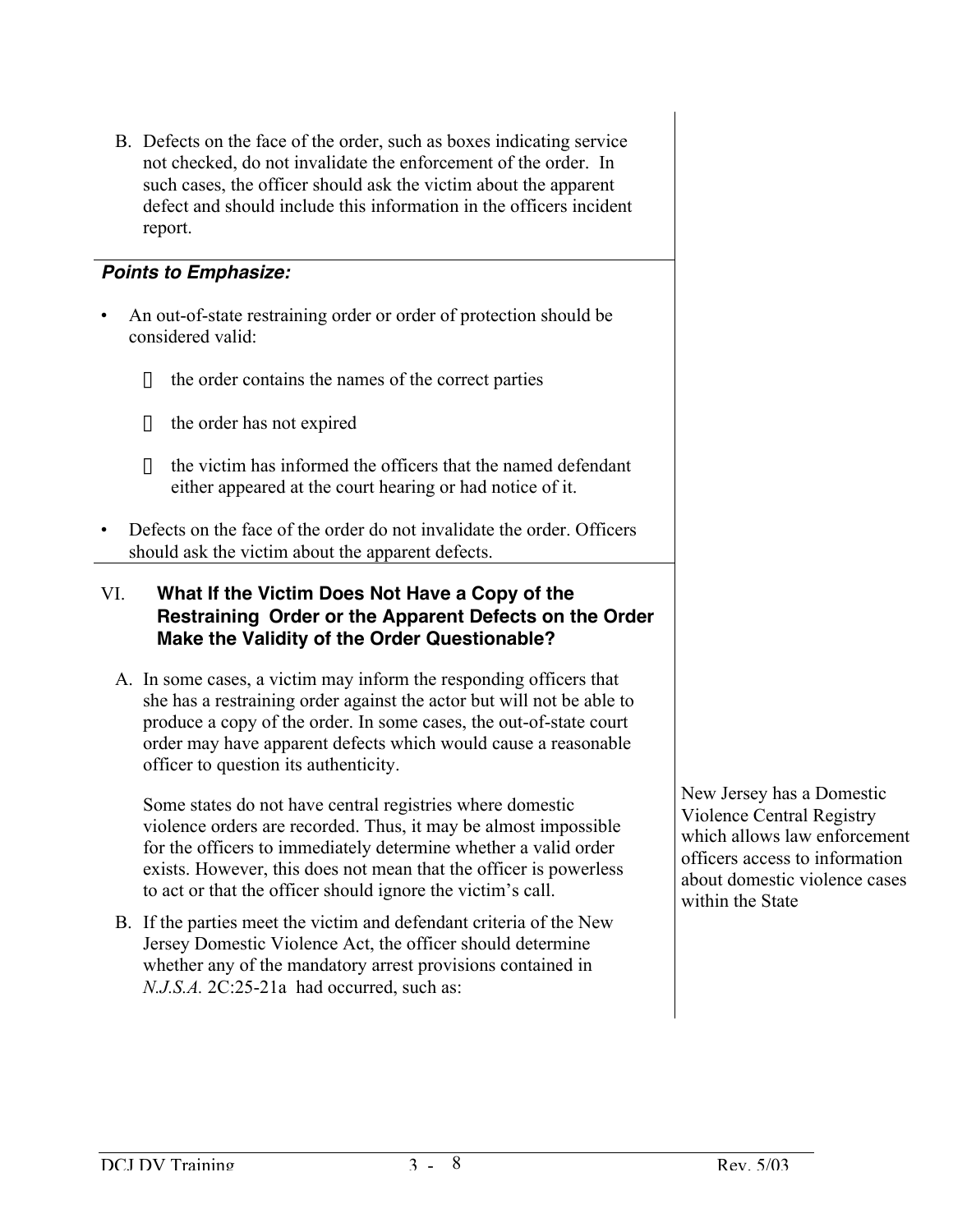- signs of injury, or
- a weapon was involved in the act of domestic violence
- C. Where there had been an injury, the officer should determine whether the injury meets the criteria of being a "significant bodily injury" which is a third degree crime.

This significant bodily injury classification provides a mid range between the criteria for simple assault, which basically is pain, and aggravated assault, which basically is a serious and permanent injury. Significant bodily injury is defined as meaning:

bodily injury which creates a temporary loss of the function of any bodily member or organ or temporary loss of any one of the five senses  $11$ 

This assault provision provides:

Attempts to cause significant bodily injury to another or causes significant bodily injury purposely or knowingly or, under circumstances manifesting extreme indifference to the value of human life reckless causes such significant bodily injury. $^{12}$ 

- D. Where there is no probable cause for the officer to make a mandatory arrest, the officer should consider whether other criminal offenses had been committed. For example, the officer should keep in mind the elements for harassment, *N.J.S.A.* 2C:33- 4, which prohibits a multitude of activities, such as:
	- making communications anonymously or at extremely inconvenient hours, or in offensive coarse language, or any other manner likely to cause annoyance or alarm;
	- subjecting another person to striking, kicking, shoving, or other offensive touching, or threatening to do so, or
	- engaging in any other course of alarming conduct or of repeatedly committing acts with purpose to alarm or seriously annoy such other person.
- E. If the actor is at the premises of the victim, the officer may be able to charge the actor with being a defiant trespasser. The officer should ask the victim if the victim had ordered the actor to leave the property. The elements for being a defiant trespasser are: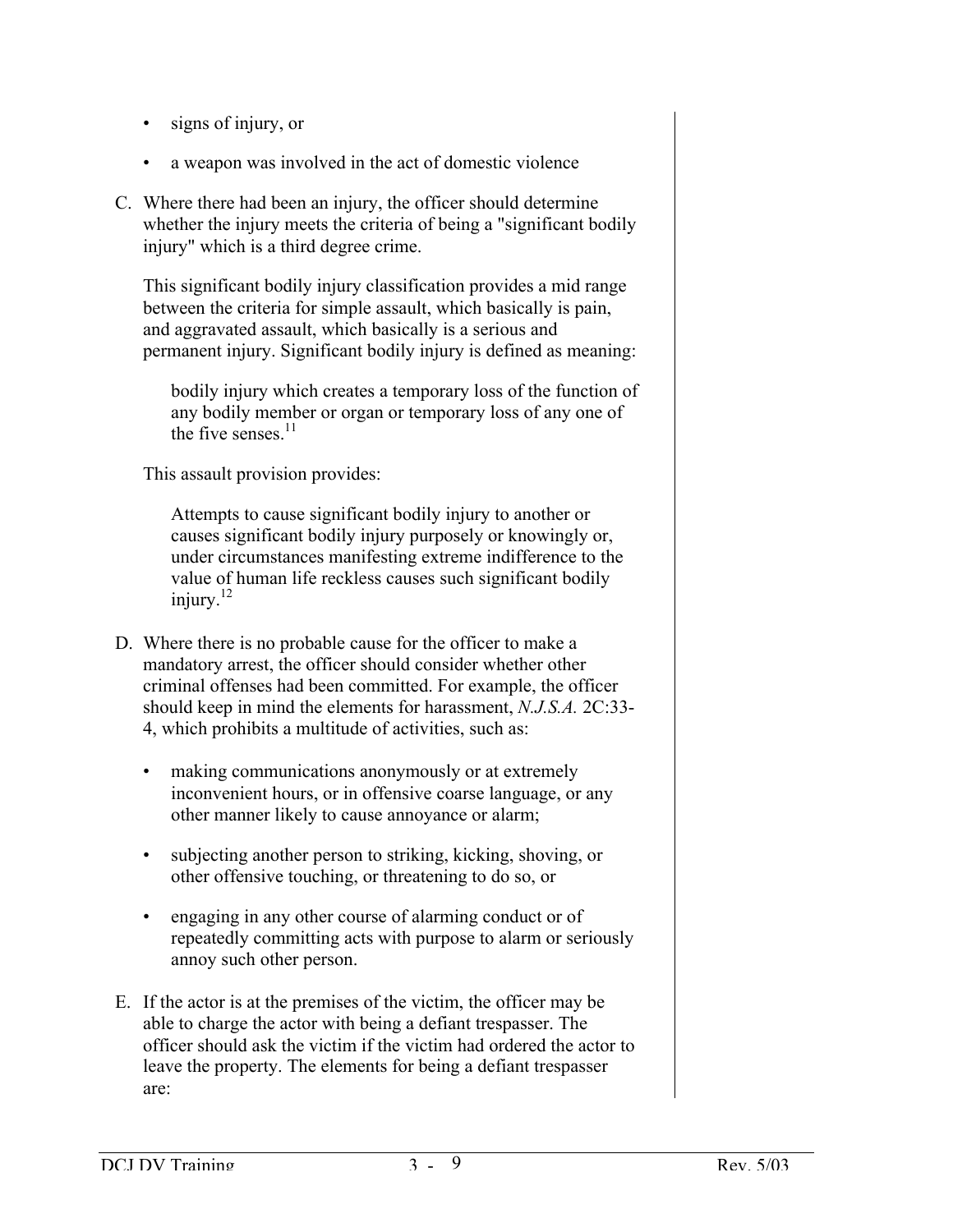A person is a defiant trespasser if that person knowing that he or she is not permitted to do so enters or remains in any place as to which notice against trespass is given by actual communication to the actor.<sup>13</sup>

Thus, if the victim has told the actor to leave the property and the actor refused and is at the scene, the officers should arrest the actor.

F. If an emergent situation exists and the victim wants a temporary restraining order, the officer should follow standard procedure for assisting the victim in obtaining a New Jersey temporary restraining order.

#### **Points to Emphasize:**

- Many states do not have central registries where domestic violence orders are recorded.
- If the out-of-state order appears facially valid, the officers must enforce it.
- If the actor has committed a violation of New Jersey law, the officer should arrest the actor.
- Officers should keep in mind the elements for harassment, *N.J.S.A.* 2C:33-4, and defiant trespasser, *N.J.S.A.* 2C:18-3b, which may provide a basis for charging the actor.
- Officers must protect the victim against immediate violent behavior, threats or violations of a no-contact order

#### VII. **Non-emergent Situations**

If a victim wants to enforce a provision of a restraining order or an order of protection that does not require immediate action by the law enforcement officer, the officer should refer the victim to the appropriate court for relief.

Some examples of non-emergent situations include:

- a request for enforcement of child support
- changes in visitation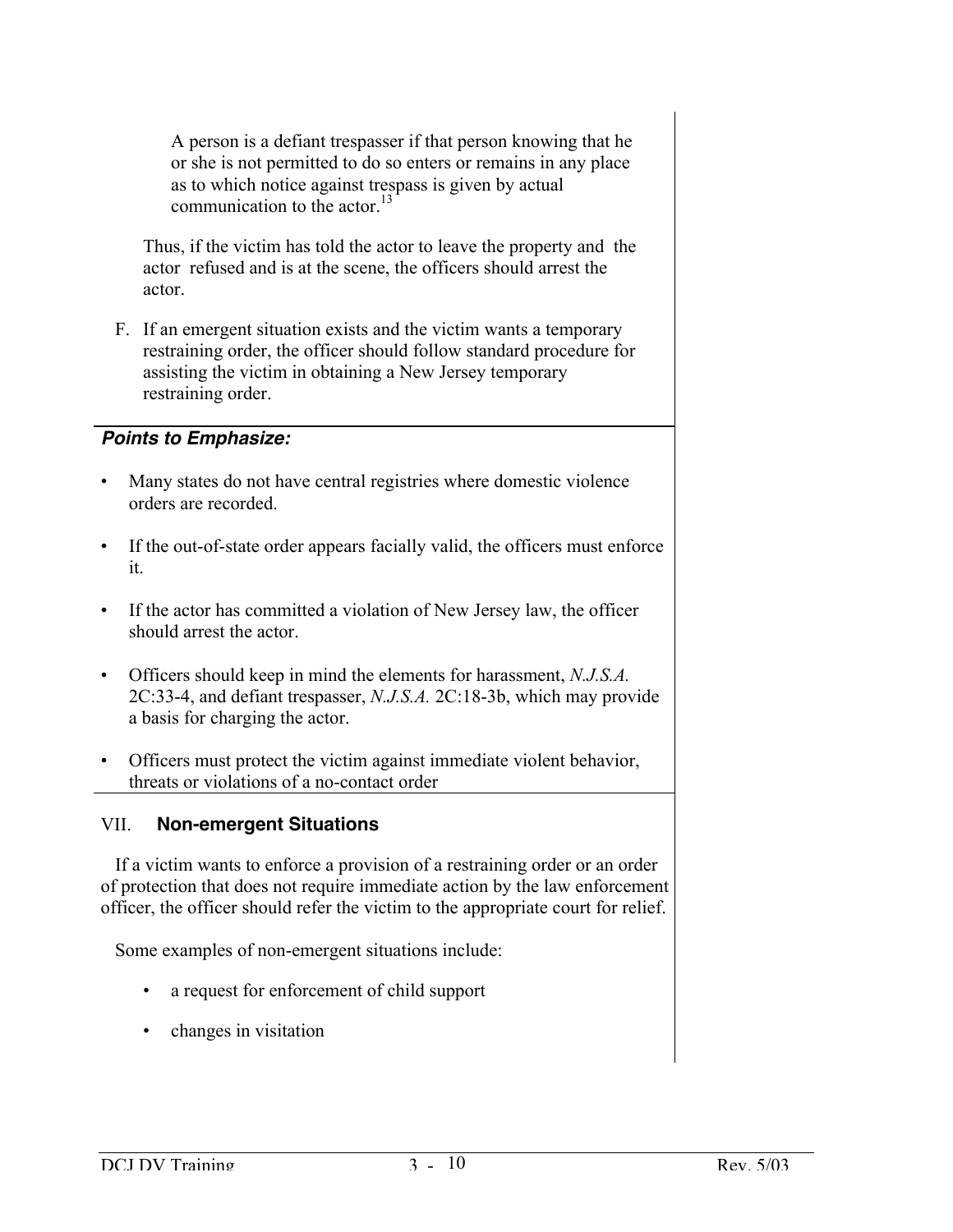If the victim has moved into New Jersey from another state, the officer should refer the victim to the Family Part of Superior Court in the county where the victim is then located. If the victim is only temporarily in this State, the officer should refer the victim to the court where the victim is then residing.

#### **Point to Emphasize:**

In non-emergent situations, officers should refer a victim of domestic violence with an out-of-state restraining order to the appropriate court for relief.

#### VIII. **Mutual Orders of Protection**

- A. The plaintiff of a mutual order of protection from another state is entitled to full faith and credit in this State to the same degree as if the order had been issued solely on the plaintiff's behalf. The defendant of a mutual order of protection from another state would be entitled to relief if:
	- the defendant had filed a written pleading seeking this protective order, and
	- the court had made specific findings on the record that the defendant was entitled to the order.
- B. The enforcement of a mutual order of protection by a defendant should be a relatively rare occurrence for a law enforcement officer. In non-emergent situations, the defendant should be referred to the appropriate court for relief.

#### **Point to Emphasize:**

• Officers will rarely encounter a mutual order of protection. If they do, they should enforce the provisions granting relief to the victim.

# IX. **Violations of Federal Law**

When responding to a domestic violence incident involving an out-of-state order of protection or restraining order, law enforcement officers should determine whether any federal laws were violated by the actor.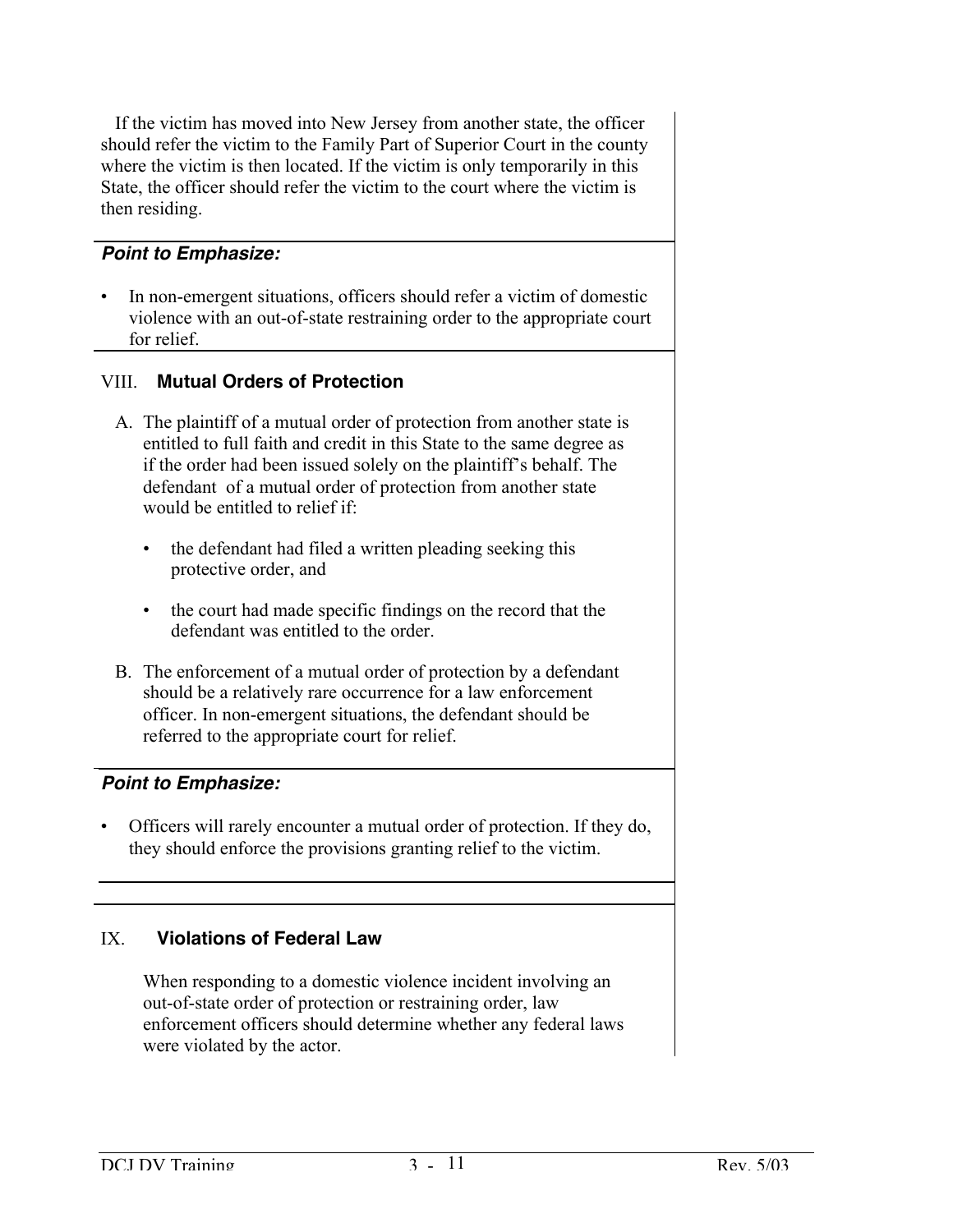**Note:** An officer should never directly charge a violation of federal law since the officer does not have jurisdiction.

If the officer determines that a federal law was violated, the officer should report this fact to the designated Assistant County Prosecutor who will determine whether the case should be referred to the U.S. Attorney's Office for appropriate action.

Federal laws involving domestic violence are:

#### A. **Interstate domestic violence.**

It is a violation of federal law for a person to:

- travel across a State line with the intent to injure, harass, or intimidate that person's spouse or intimate partner.<sup>14</sup>
- to cause a spouse or intimate partner to cross a State line by force, coercion, duress, or fraud and, in the course or as a result of that conduct to, intentionally commit a crime of violence and thereby cause bodily injury to the person's spouse or intimate partner. $15$

#### B. **Interstate violation of a protection order.**

It is a violation of federal law for a person to travel across a State line with the intent to engage in conduct that:

- violates the portion of a protection order that involves protection against credible threats of violence, repeated harassment, or bodily injury to the person or persons for whom the protection order was issued; or
- would violate the above if the conduct occurred in the jurisdiction in which the order was issued, and
- subsequently engaged in such conduct.<sup>16</sup>

It is a violation of federal law for a person cause a spouse or intimate partner to cross a State line by force, coercion, duress, or fraud, and in the course or as a result of that conduct, intentionally commits an act that injures the person's spouse or intimate partner in violation of a valid protection order issued by a State.<sup>17</sup>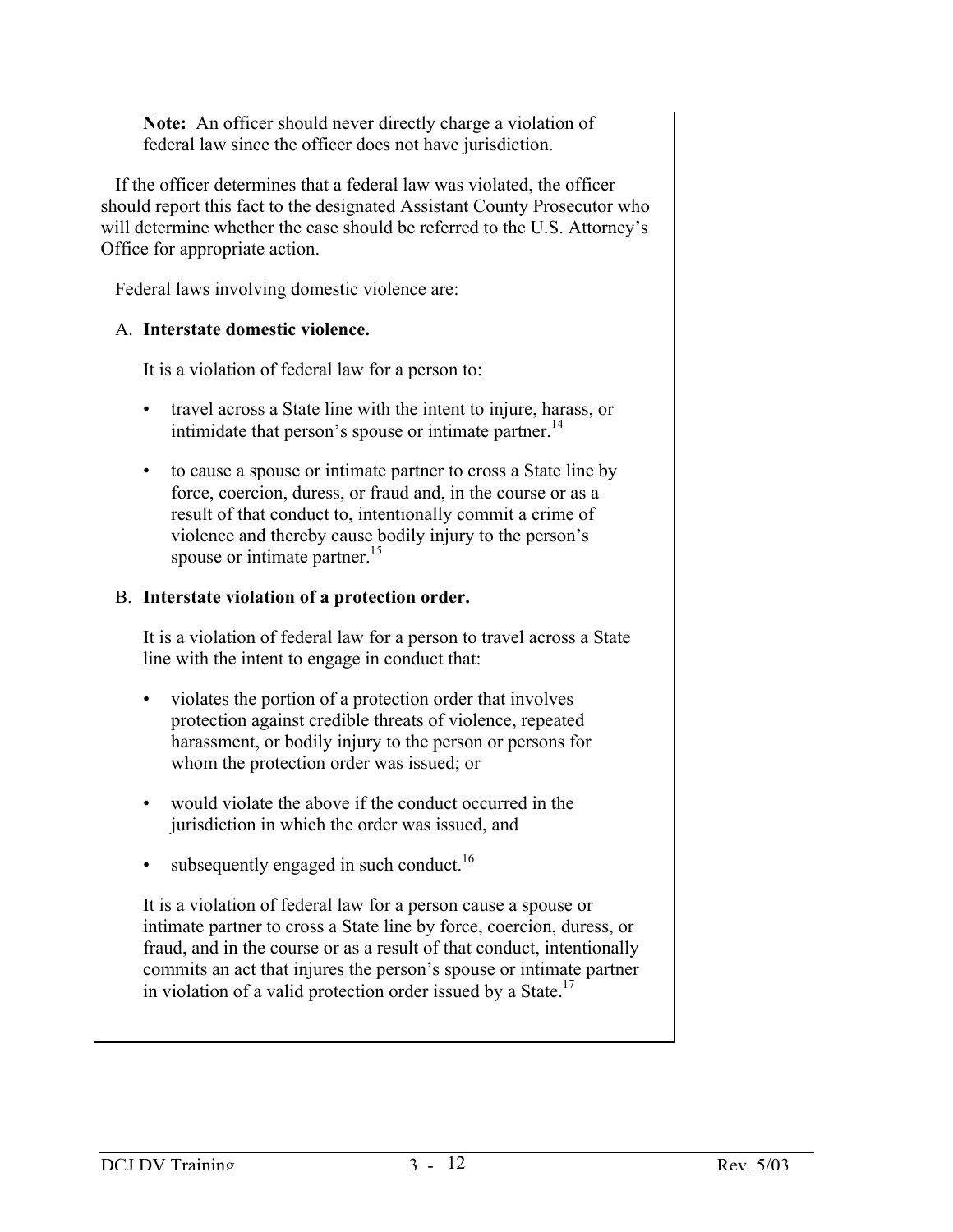# **Points to Emphasize:**

- It is a federal offense for a person to
	- $\checkmark$  travel across state lines to commit an act of domestic violence
	- $\checkmark$  cause a spouse or intimate partner to cross state lines and, as a result, the actor commits an act of domestic violence
	- $\checkmark$  travel across state lines to violate provisions of an order of protection
	- $\checkmark$  cause a spouse or intimate partner to cross state lines and, as a result, the actor commits an act of domestic violence in violation of a court order
- If an officer determines that a federal law was violated, the officer should report this to the designated assistant county prosecutor who will determine if the matter should be referred to the U.S. Attorney's office.

# X. **Immunity from Civil Liability**

State law provides a law enforcement officer with immunity from civil liability when that officer takes action in a domestic violence incident. The law states that the officer shall not be held liable in any civil action brought by any party for an arrest based on probable cause when that officer in good faith enforced a court order.<sup>18</sup>

A law enforcement officer enforcing the out-of-state court order in good faith may also have qualified immunity to federal actions brought under 42 *U.S.C.A.* 1983.

# **Points to Emphasize:**

- State law gives officers immunity from civil liability where the officers in good faith enforced a court order or made an arrest based on probable cause.
- Officers also will have a qualified immunity if an action is brought in federal court.
- This immunity applies to the enforcement of out-of-state court orders where the officers determine that the order is facially valid.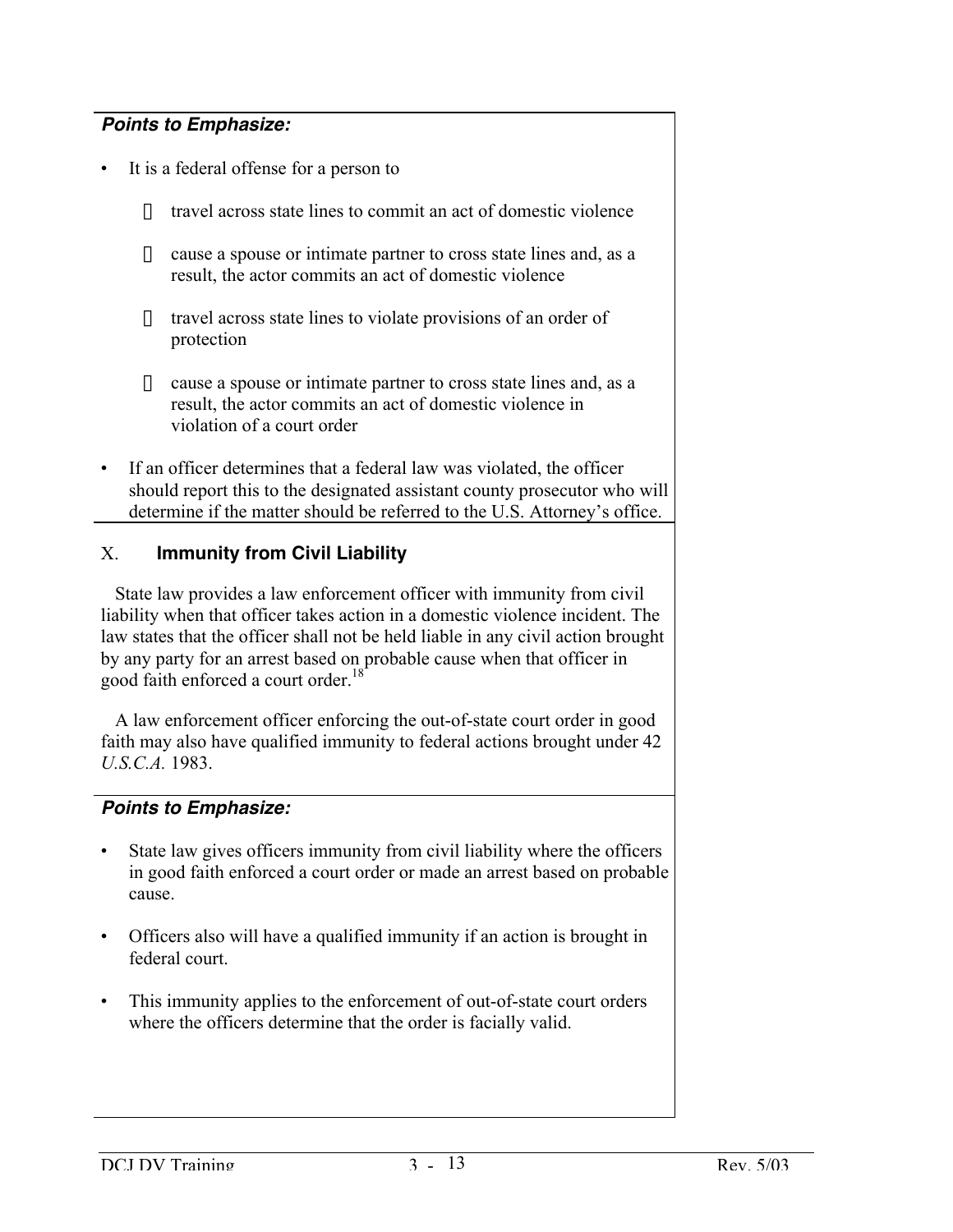#### XI. **Summary**

Law enforcement officers should keep in mind that when a woman leaves a battering relationship, she is at a 75% greater risk of being killed by the batterer than a woman who remains in such a relationship.<sup>19</sup> One study reported that 73% of battered women seeking emergency medical treatment suffered injuries after leaving the batterer.<sup>20</sup> In some cases, the woman may leave the jurisdiction so that the batterer cannot find her.

A primary duty of law enforcement officers in responding to a domestic violence call is to protect the victim. When officers respond to a domestic violence call involving an out-of-state order, the officers must keep in mind that in many cases the potential for violence may be intensified. The batterer may have hunted down his victim by contacting her friends and relatives; he may have secretly followed her to her new location. It is important that the officer in such cases provide the victim with all the protection that the law provides.

 $\overline{a}$ 

i The New Jersey Guidelines for the Enforcement of Out-of-State Restraining Orders or Orders of Protection in Domestic Violence Cases are based on the Police Training Protocol used by the New York State Office for the Prevention of Domestic Violence in its law enforcement training programs. See Lutz, Victoria L. and Bonomolo, Cara M., *How New York Should Implement the Federal Full Faith and Credit Guarantee for Out of State Orders of Protection,* 16 Pace L. Rev. 1, 2/96. Victoria L. Lutz is director of the Pace University Battered Women's Justice Center.

ii In this training module, the victim of domestic violence will be referred to as a woman because in more than 90% of domestic violence cases the injured party is a woman. See Caroline W. Harlow, U.S. Department of Justice, Female Victims of Violent Crime 1 (1991). Men can be and are victims of domestic violence and are entitled to the same protections as women under the domestic violence laws of this nation and State.

iii Hart, Barbara, *National Coalition Against Domestic Violence* 1988

iv Lutz, Victoria L. and Bonomolo, Cara M., *How New York Should Implement the Federal Full Faith and Credit Guarantee for Out of State Orders of Protection,* 16 Pace L. Review 1, 2/96.

v Klein, Catherine F., *Full Faith and Credit: Interstate Enforcement of Protection Orders Under the Violence Against Women Act of 1994, Family* Law Quarterly, Volume 29, Number 2, Summer 1995 vi The Violence Against Women Act of 1994 is codified in 8 *U.S.C.A.,* 18 *U.S.C.A.,* and 42 *U.S.C.A.*

<sup>7 18</sup> *U.S.C.A.* 2265

<sup>8</sup> See footnote 4, *supra*

<sup>9</sup> See footnote 4, *supra*

<sup>10</sup> See footnote 5, *supra*

<sup>11</sup> *N.J.S.A.* 2C:11-1d

<sup>12</sup> *N.J.S.A.* 2C:12-1b(7). This assault provision was enacted into law on January 5, 1996.

<sup>13</sup> *N.J.S.A.* 2C:18-3b

<sup>14 18</sup> U.S.C.A*.* 2261(a)(1)